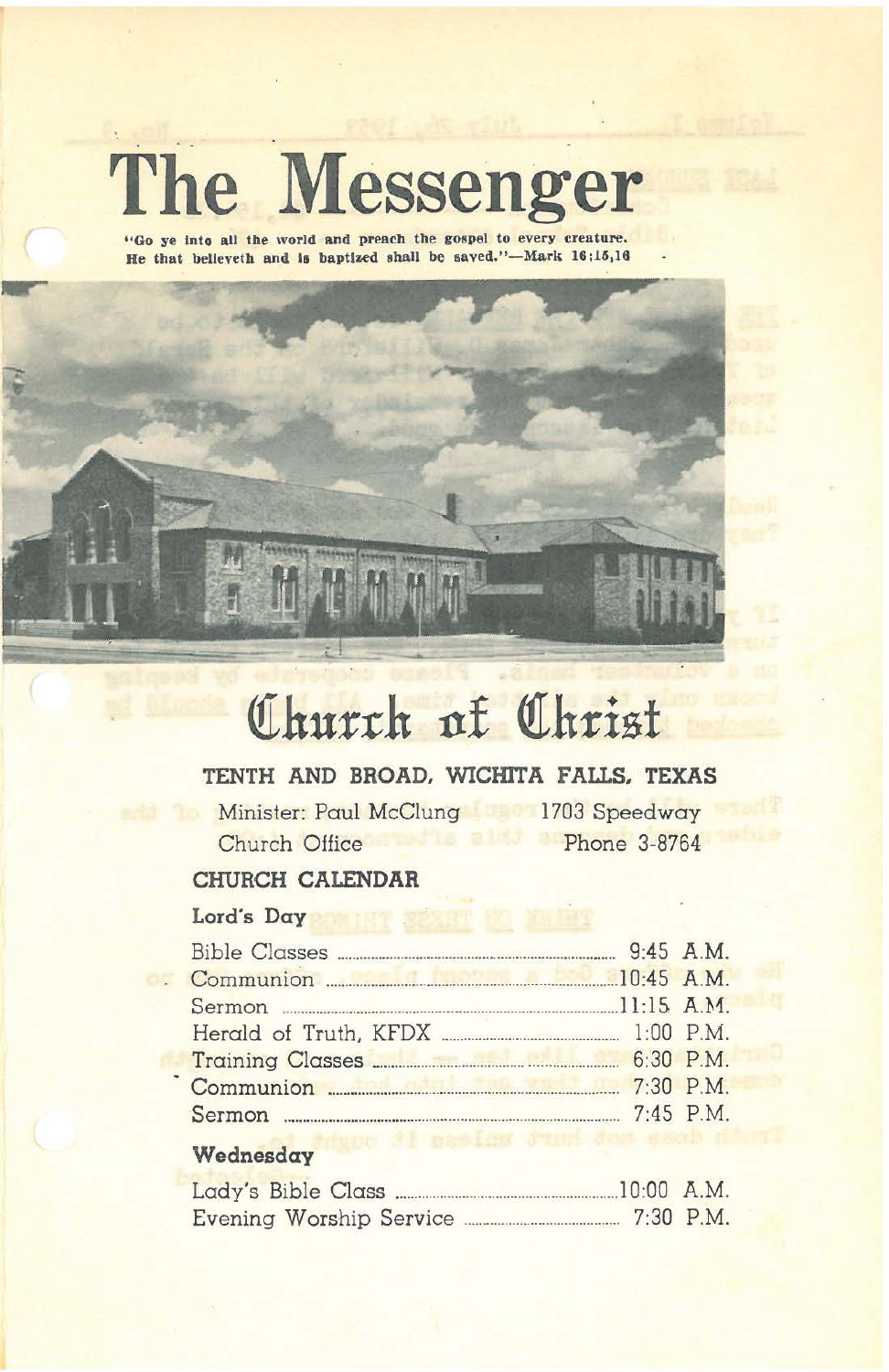Volume I July 26, 1953 No. 3

LAST SUNDAY:

---- Contribution **-------------** \$1,156.20 Bible School Attendance -

. THE SECRET AND THE REVEALED is the topic to be used by Brother James D. Willeford on the Herald of Truth today. Brother Willeford will be the speaker throughout the remainder of this year. Listen! The lessons are good.

Newlyweds are Beverly Silk and James W. Marshall. They are living at 1912 Tilden.

If you have any over-due library books, please return them or recheck them. Our library system is on a volunteer basis. Please cooperate by keeping books only the allotted time. All books should be checked through the secretary's office.

There will be the regular business meeting of the elders and deacons this afternoon at 4:00.

#### THINK ON THESE THINGS

He who offers God a second place, offers Him no place.

Christians are like tea - their real strength comes out when they get into hot water.

Truth does not hurt unless it ought to. --Selected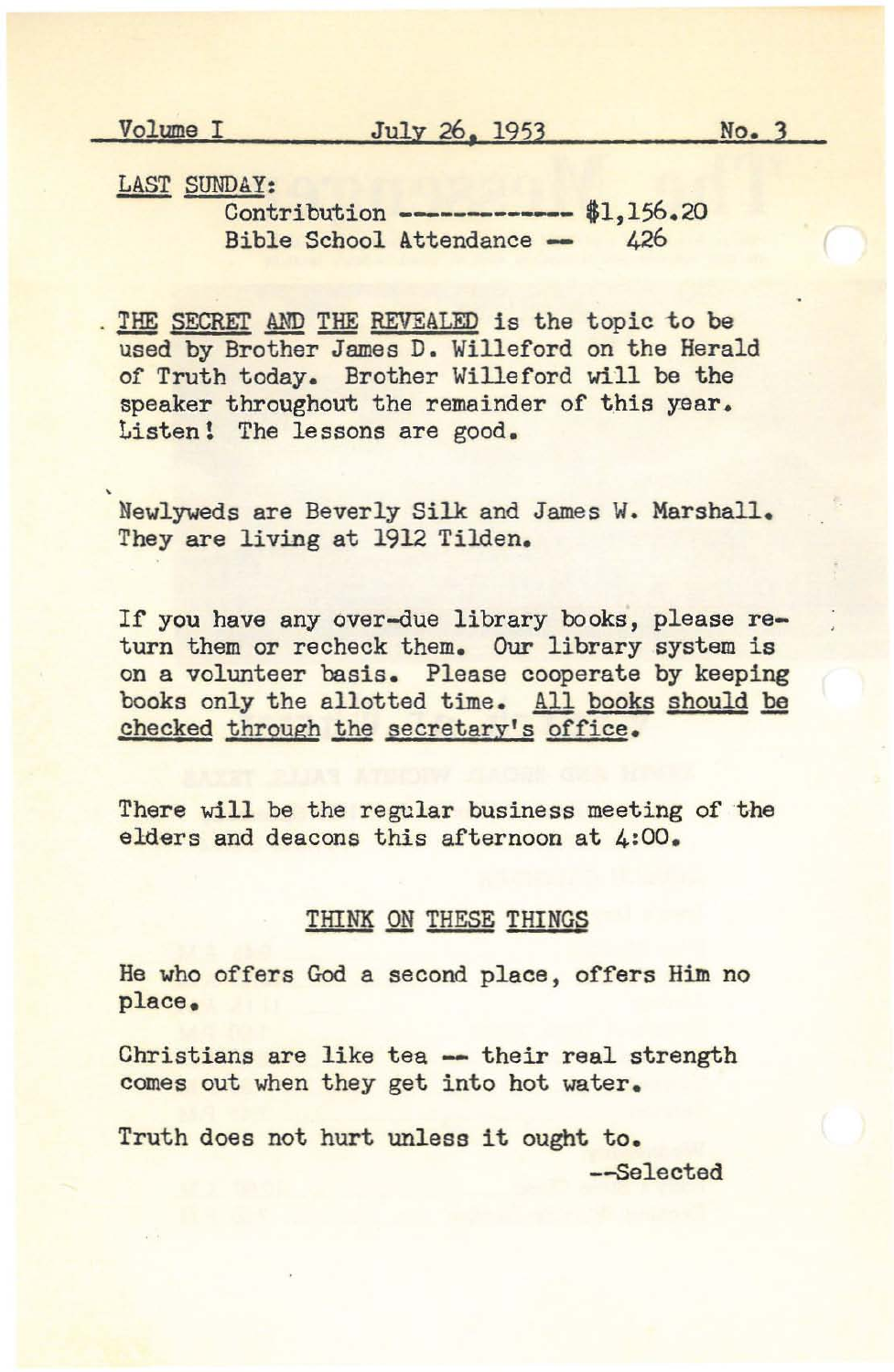# TEN COMMANDMENTS FOR A LIVELY CHURCH

Thou shalt have no selfish pleasure before thy duty to thy God. Thou shalt not make unto thee any personal engagement nor any trifling excuse for being away from the services. Thou shalt not bow thyself down to questionable amusement nor to any conduct unworthy of a good example before those with whom you have influence. Thou shalt not take the responsibility of the Christian life in vain, for the Lord will not hold him guiltless who taketh lightly this Godgiven task. Remember the church services to keep them alive and growing. Honor God's word that thy days may be long in the success which the Lord thy God hath given thee in His word. Thou shalt not kill or harm the good name or influence of thy brother. Thou shalt not steal away the Lord's day for thy own selfish use. Thou shalt not commit any act in business which might reflect upon the church or thy Lord. Thou shalt not bear false witness against the Lord by wearing His name while not following His teachings. Thou shalt not covet authority in the church which belongs only to thy God.

--Selected

Sermon Subject for Tonight -- "Millions Now Living Are Dead"

It isn't gossip we're after -- but news. Please call in all information of interest to the church.